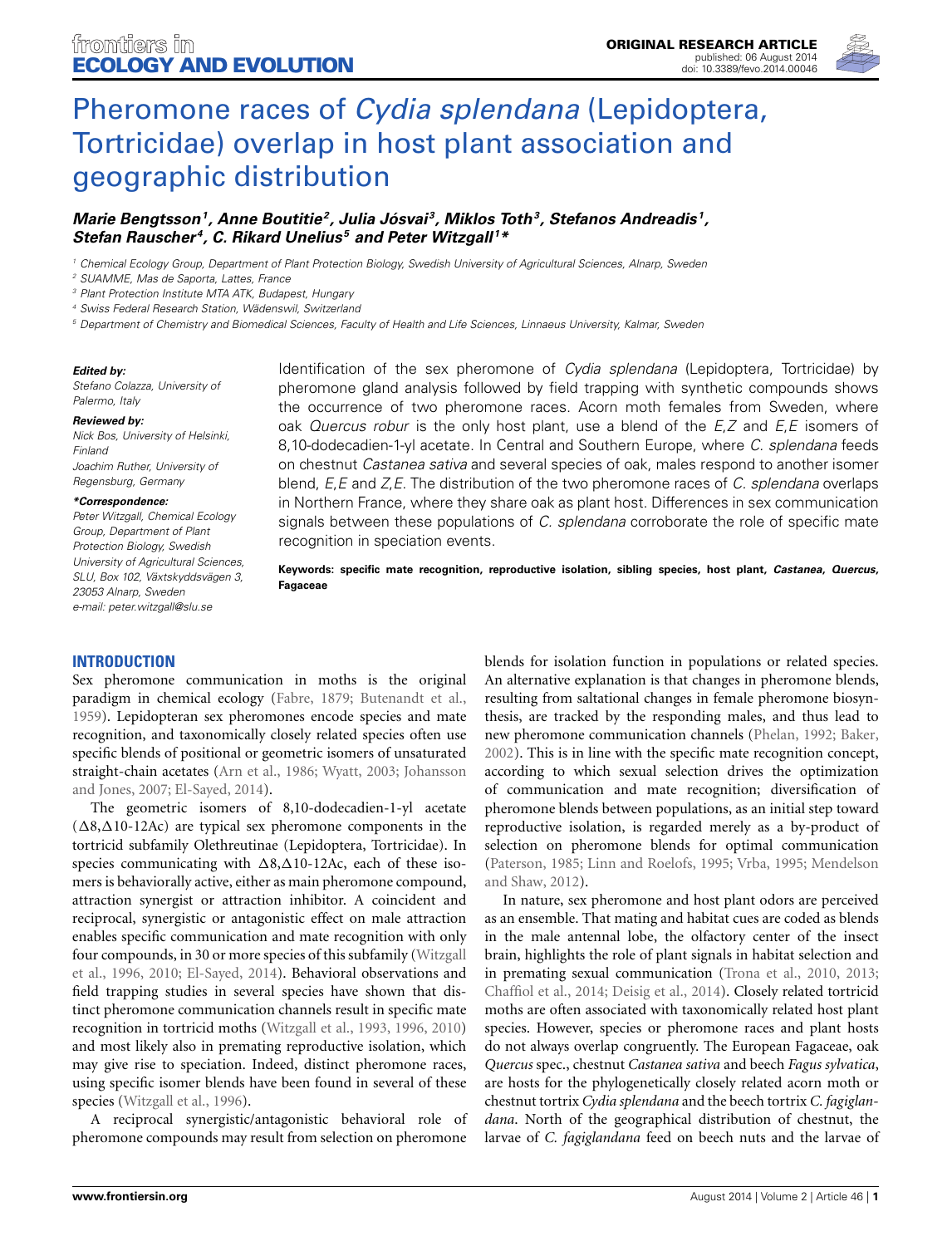*C. splendana* on acorns. In southern Europe, both species are also found on chestnut, where they cause significant damage [\(Bovey](#page-4-4), [1966](#page-4-4); [Bradley et al.](#page-4-5), [1979\)](#page-4-5). Pheromone-baited traps are increasingly important for monitoring the seasonal flight period and population density of these insects. Protecting chestnuts with insecticide sprays is technically difficult due to a large tree canopy, and few efficient insecticides are available [\(Avtzis et al.](#page-4-6), [2013](#page-4-6)).

The female sex pheromone of *C. splendana* feeding on acorns or oak nuts of *Quercus robur* in Sweden is a blend of (*E*,*Z*)- and (*E*,*E*)-8,10-dodecadienyl acetate (*EZ* and *EE*). The main compound *EZ* alone is highly attractive to male moths, and trap captures are further augmented by adding the *EE* isomer, which is a pheromone synergist [\(Witzgall et al., 1996](#page-5-4)). However, the *EZ*/*EE*pheromone blend of *C. splendana* from Swedish oak forests did not attract males in chestnut plantations in France. Host races of several moths, including European corn borer, fall armyworm and larch budmoth are known to use different pheromone blends [\(Guerin et al., 1984;](#page-5-15) [Leppik and Frerot, 2012;](#page-5-16) [Unbehend et al.](#page-5-17), [2014](#page-5-17)). This led us to reinvestigate the sex pheromone of *C. splendana* from chestnut, showing that *C. splendana* uses two different pheromone blends that probably contribute to reproductive isolation.

# **MATERIALS AND METHODS**

#### **CHEMICALS AND INSECTS**

(*E,E*)-8,10-dodecadien-1-yl acetate (*E*8,*E*10-12Ac) was purchased from S. Voerman (Institute for Pesticide Research, Wageningen, The Netherlands). The *EZ*, *ZE*, and *ZZ* isomers of 8,10-dodecadien-1-yl acetate were synthesized, and purified by high-pressure liquid chromatography (HPLC) [\(Witzgall et al.](#page-5-6), [1993](#page-5-6)). Chemical purity of the four isomers was ≥99.6%, isomeric purity was  $\geq$ 99.3% by capillary gas chromatography (GC).

Insects were collected as last-instar larvae from acorns of *Q. robur* (Scania, Sweden) and chestnuts *C. sativa* (Hungary, Pilismarot). Larvae were overwintered under field conditions and eclosed the following summer.

### **PHEROMONE GLAND ANALYSIS**

Pheromone gland analysis of *C. splendana* females is hampered by the difficulties to obtain calling females, i.e., females that visibly expose their pheromone glands. In codling moth *C. pomonella*, a closely related species, the female pheromone gland titre strongly increases after the onset of calling [\(Bäckman et al., 1997](#page-4-7)). Preliminary tests showed that extracts of 20 to 30 non-calling *C. splendana* females did not contain sufficiently large amounts of unsaturated acetates for GC-MS analysis.

In the laboratory, *C. splendana* females did not release pheromone, not even in the presence of freshly cut oak branches or green acorns. Reliable induction of female calling was obtained only in mesh cages suspended in oak or chestnut trees, during dusk. Larvae from acorns were collected in large numbers, and up to 80 calling females for gland extraction were obtained from cages containing up to ca. 200 females. In comparison, fewer chestnut insects from Hungary were available for pheromone gland analysis, and extracts were made of 20 calling females.

Pheromone gland extraction followed the protocol used with other tortricids [\(Witzgall et al., 2001](#page-5-18), [2005\)](#page-5-19). Pheromone glands of 2- to 3-day-old female moths, retrieved from field cages in oak and chestnut trees close to the laboratory, were extracted in batches of 20–80 ( $N = 7$  and  $N = 3$  for insects from Sweden and Hungary, respectively), 1–3 h after onset of the scotophase. Sex glands were detached with forceps from forcefully protruded ovipositors, and were kept in a 3-ml reaction vial held in liquid air, and then extracted with ca.  $5 \mu l$  redistilled heptane, containing heptyl acetate as internal standard, at ca. 20◦C during 2 min. The extracts were stored in sealed glass capillaries at −19◦C.

Compounds in gland extracts were identified on a coupled gas chromatography-mass spectrometer (GC-MS; 6890 GC and 5975 MS; Agilent Technologies, Palo Alto, CA, USA), operated in the electron impact ionization mode at 70 eV. The GC was equipped with fused silica capillary columns (30 m  $\times$  0.25 mm), DB-wax (J&W Scientific, Folsom, CA, USA) or HP-5MS (Agilent Technologies). Helium was used as the mobile phase at an average linear flow rate of 35 cm/s. Two µl of each sample were injected (splitless mode, injector temperature 225◦C). The GC oven temperature for both columns was programmed from 60◦C (2 min hold) at  $10°C/min$  21–100°C, at 1.5°C/min to 150°C, and at  $10-230$ °C.

For electroantennographic detection (EAD) [\(Arn et al.](#page-4-8), [1975\)](#page-4-8), the DB-wax column in a Hewlett-Packard 6890 GC was split between the flame ionization detector (FID) and an electroantennogram (EAG) apparatus (IDAC-2; Syntech, Kirchzarten, Germany). One arm of the split column led into a glass tube (Ø 8 mm), with a charcoal-filtered and humidified air stream (0.5 l/min). *C. splendana* male antennae were at 0.5 cm from the end of this glass tube, 30 cm from the EAD-outlet of the GC. The antennae were mounted between two glass pipette electrodes containing Ringer solution (Beadle-Ephrussi); one electrode was connected to ground and the other to an amplifier (Syntech). The GC was operated in splitless injection mode and the oven was programmed from 50◦C (2 min hold) at 10◦C/min to 230◦C. Injector and EAD-outlet temperature was 220◦C and the split ratio between FID and EAD was ca. 1:1.

### **FIELD TRAPPING**

The *EE*, *EZ*, *ZE*, and *ZZ* isomers of 8,10-12Ac were tested alone and as 2-component blends in an oak (*Quercus robur*) forest in Scania, Sweden and Touraine, France. In subsequent tests, *EE* and *EZ* were tested alone and in different blends with the *ZE* and *EE*, respectively, in chestnut (*Castanea sativa*) groves and oak forests in several locations in Southern France (Ardèche, Cévennes) and in Switzerland (Tessin; *Q. coccifera*, *Q. ilex*, *Q. pubescens*, *Q. robur*). Other, minor gland compounds found in oak insects, were tested in oak forests in Scania, Sweden. Further tests, comparing traps placed at 2 and 4–5 m height in chestnut trees were conducted in Hungary. Tests were done during the seasonal flight period in June and July, from 1992 to 2012.

Compounds in heptane solution were formulated on red rubber s[epta \(Merck ABS, Dietikon, Switzerland\). Tetra traps \(](#page-4-9)Arn et al., [1979](#page-4-9)) were hung on green branches, traps within one replicate were ca. 10 m apart, they were placed along tree rows, replicates were 30–100 m apart. The numbers of captured males were transformed to  $log(x + 1)$  and submitted to an analysis of variance, followed by a Tukey-test. Trapped insects were stored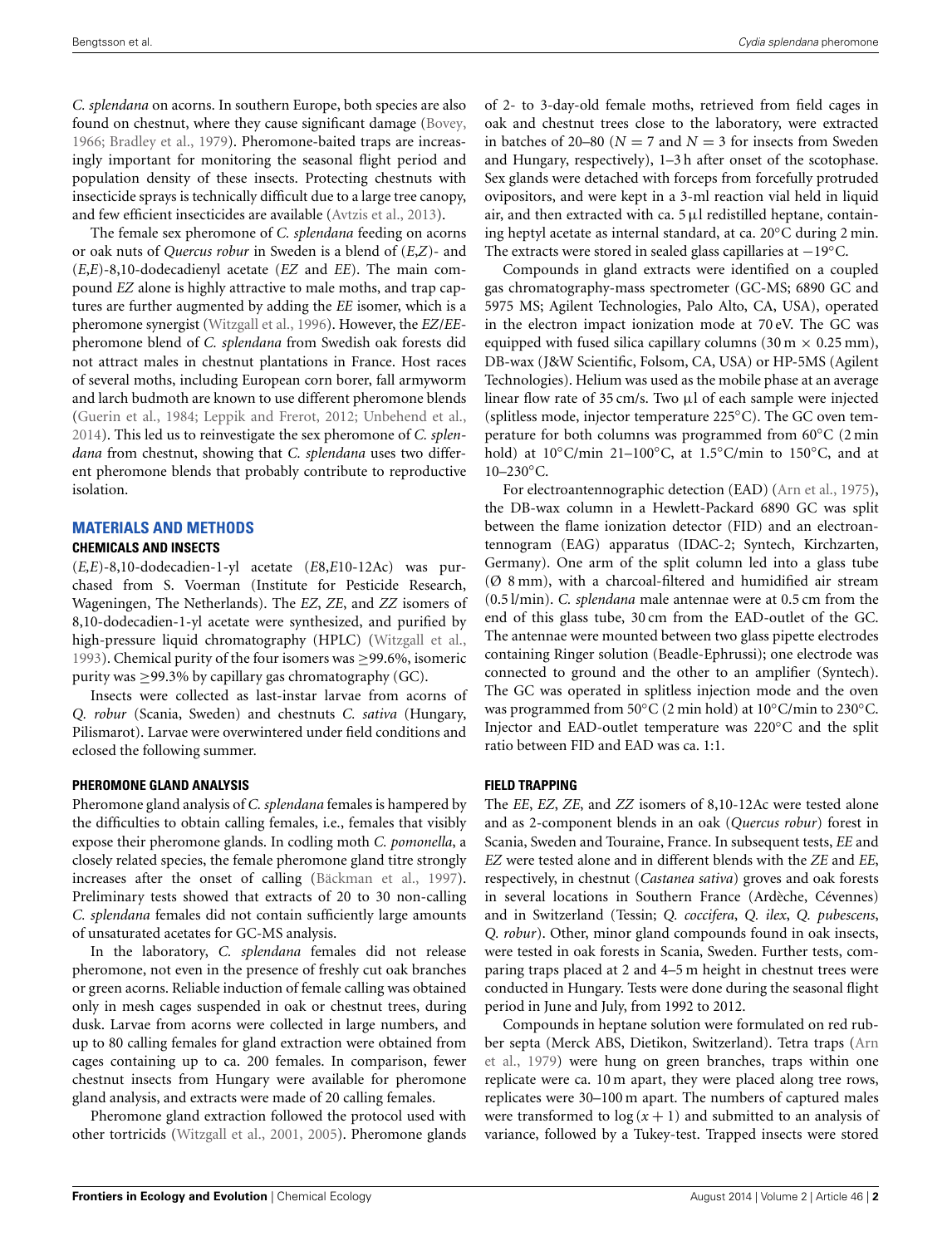in Petri dishes for genital analysis [\(Danilevskij and Kuznetsov,](#page-5-20) [1968](#page-5-20)). The number of replicates refers to trap series, comprising between 4 and 10 traps.

Moths were taxonomically determined according to wing pattern; this was verified by genital preparations of all males captured in one trap test in Scania, Touraine, Cévennes and Tessin, respectively.

# **RESULTS**

### **GC-MS AND GC-EAD ANALYSIS OF PHEROMONE GLAND EXTRACTS**

Calling females of *C. splendana* collected from acorns in Sweden produced a range of pheromonal compounds, the most abundant unsaturated compound was *E*8,*Z*10-12Ac (**[Table 1](#page-2-0)**). In extracts of up to 20 calling females collected from chestnut in Hungary, *E*8,*E*10-12Ac was the only unsaturated compound which could be identified by GC-MS. However, GC-EAD recordings showed an antennal response at the retention time of the *ZE* isomer (**[Table 1](#page-2-0)**).

## **FIELD TRAPPING**

The field attraction of *C. splendana* males, in Scanian oak forests, to the isomers of  $\Delta 8, \Delta 10$ -12Ac and their blends is shown in **[Table 2](#page-2-1)**. The main pheromone compound, *E*8,*Z*10-12Ac was attractive by itself, trap captures were augmented by admixture of the *EE* isomer, while a blend with the *ZZ* isomer captured fewer insects.

The *EZ*/*EE*-blend ratio was optimized in other tests in Scanian oak forests, as shown in **[Table 3](#page-2-2)**. A 10:2 *EZ*/*EE* blend captured significantly more males than a 2:10-blend or the *EZ* isomer alone ( $N = 10$ , Tukey test,  $P < 0.05$ ). Two further compounds identified from female glands, the corresponding alcohol *E*8,*Z*10-12OH and the monounsaturated *E*9-12Ac (**[Table 1](#page-2-0)**) did not increase male captures when added singly or together, at the ratio found in gland extracts, to a 10:2-blend of *EZ* and *EE*. The same was true for the saturated 12Ac and 14Ac (Scania;  $N = 10$ , Tukey test,  $P < 0.05$ ; data not shown). Adding 5 and 20% of a third isomer, *ZE* and *ZZ*, to the 10:2 *EZ*/*EE*-blend in Swedish oak forests decreased

captures, but not significantly  $(N = 10)$ , Tukey test; data not shown).

In chestnut orchards in Southern France, a 10:2 *EE*/*ZE* blend was more attractive than a 2:10 blend, or the *EE* isomer by itself (**[Table 4](#page-3-0)**). Tests in various other locations confirmed that the *EE/ZE* blend consistently captured more males both in chestnut orchards and oak forests in France and Switzerland, while the *EZ*/*EE* blend captured most insects in Sweden (**[Table 5](#page-3-1)**). Both the "Swedish oak" (*EZ*/*EE*) and "French chestnut" (*EE*/*ZE*) blends captured males in an oak forest in Northern France (**[Table 2](#page-2-1)**).

<span id="page-2-1"></span>**Table 2 | Field attraction of** *C. splendana* **males to the geometric isomers of 8,10-12Ac and their blends in Touraine, France and Scania, Sweden.**

| Compound            |                  |                  |                |                | $\mu$ g/trap    |                 |                |                  |                  |            |
|---------------------|------------------|------------------|----------------|----------------|-----------------|-----------------|----------------|------------------|------------------|------------|
| E8, E10-12Ac        | 10               |                  |                |                | 10              | 10              | 10             |                  |                  |            |
| E8, Z10-12Ac        |                  | 10               |                |                | 10              |                 |                | 10               | 10               |            |
| Z8, E10-12Ac        |                  |                  | 10             |                |                 | 10              |                | 10               |                  | 10         |
| Z8,Z10-12Ac         |                  |                  |                | 10             |                 |                 | 10             |                  | 10               | 10         |
| Males trapped       |                  |                  |                |                |                 |                 |                |                  |                  |            |
| France <sup>a</sup> | 10 <sub>pc</sub> | 31 <sup>ab</sup> | 0 <sup>c</sup> | 0 <sup>c</sup> | $41^{ab}$       | 54 <sup>a</sup> | 0 <sup>c</sup> | 20 <sup>b</sup>  | 10 <sub>pc</sub> | ∩°         |
| Sweden <sup>b</sup> | 0 <sup>c</sup>   | $45^{ab}$        | $\Omega^c$     | 0 <sup>c</sup> | 65 <sup>a</sup> | 0 <sup>c</sup>  | 0 <sup>c</sup> | 33 <sup>ab</sup> | 19 <sup>b</sup>  | $^{\circ}$ |

*Trap captures followed by the same letters are not significantly different (ANOVA; Tukey test, P* < *0.05).*

# <span id="page-2-2"></span>**Table 3 | Field attraction of** *C. splendana* **males to synthetic pheromone blends in an oak forest (Scania;** *N* **= 10).**

| Compound      |      | $\mu$ g/trap |      |      |      |     |
|---------------|------|--------------|------|------|------|-----|
| E8, E10-12Ac  |      |              | 5    |      | 10   | 10  |
| E8,Z10-12Ac   | 10   | 10           | 10   | 10   |      |     |
| Males trapped | 21 B | 78 A         | 54 A | 43 A | 17 R | 1 R |

*Mean captures followed by the same letters are not significantly different (Tukey test, P* < *0.05).*

<span id="page-2-0"></span>

| Table 1   Compounds identified from pheromone gland extracts of C. splendana females from oak Q. robur (Sweden) and chestnut C. sativa |  |
|----------------------------------------------------------------------------------------------------------------------------------------|--|
| (Hungary), by GC-MS and GC-EAD.                                                                                                        |  |

| Compound                            | <b>Short form</b> | Amount per female (pg) Sweden <sup>a</sup> | <b>GC-EAD</b> <sup>b</sup> | Amount per female (pg) Hungary <sup>a</sup> | GC-EAD <sup>b</sup> |
|-------------------------------------|-------------------|--------------------------------------------|----------------------------|---------------------------------------------|---------------------|
| Dodecyl acetate                     | 12Ac              | $85 \pm 18$                                | $^{+}$                     | $42 + 11$                                   | $^+$                |
| Dodecan-1-ol                        | 120H              | $5\pm2$                                    |                            | $\overline{\phantom{a}}^{\phantom{a}}$      |                     |
| $(E)$ -9-Dodecenyl acetate          | E9-12Ac           | $8\pm2$                                    |                            |                                             |                     |
| $(E, E)$ -8,10-Dodecadienyl acetate | E8.E10-12Ac       | $11 \pm 3$                                 | $\pm$                      | $14 \pm 5$                                  | $^+$                |
| (E,Z)-8,10-Dodecadienyl acetate     | E8.Z10-12Ac       | $49 \pm 5$                                 | $^{+}$                     |                                             |                     |
| $(Z, E)$ -8,10-Dodecadienyl acetate | Z8.E10-12Ac       | -                                          |                            |                                             | $^+$                |
| $(E.Z)$ -8.10-Dodecadien-1-ol       | E8.Z10-12OH       | $5\pm2$                                    |                            |                                             |                     |
| Tetradecyl acetate                  | 14Ac              | $45 \pm 8$                                 | $^{+}$                     | $4\pm3$                                     |                     |
| Hexadecyl acetate                   | 16Ac              | $5\pm3$                                    |                            |                                             |                     |
| Octadecyl acetate                   | 18Ac              | $20 \pm 5$                                 |                            |                                             |                     |

*aAverage gland content (mean/female* <sup>±</sup> *SD; N* <sup>=</sup> *7 and N* <sup>=</sup> *3 for insects from Sweden and Hungary, respectively).*

*bAntennal response of C. splendana males (N* <sup>=</sup> *3).*

*cNot detected.*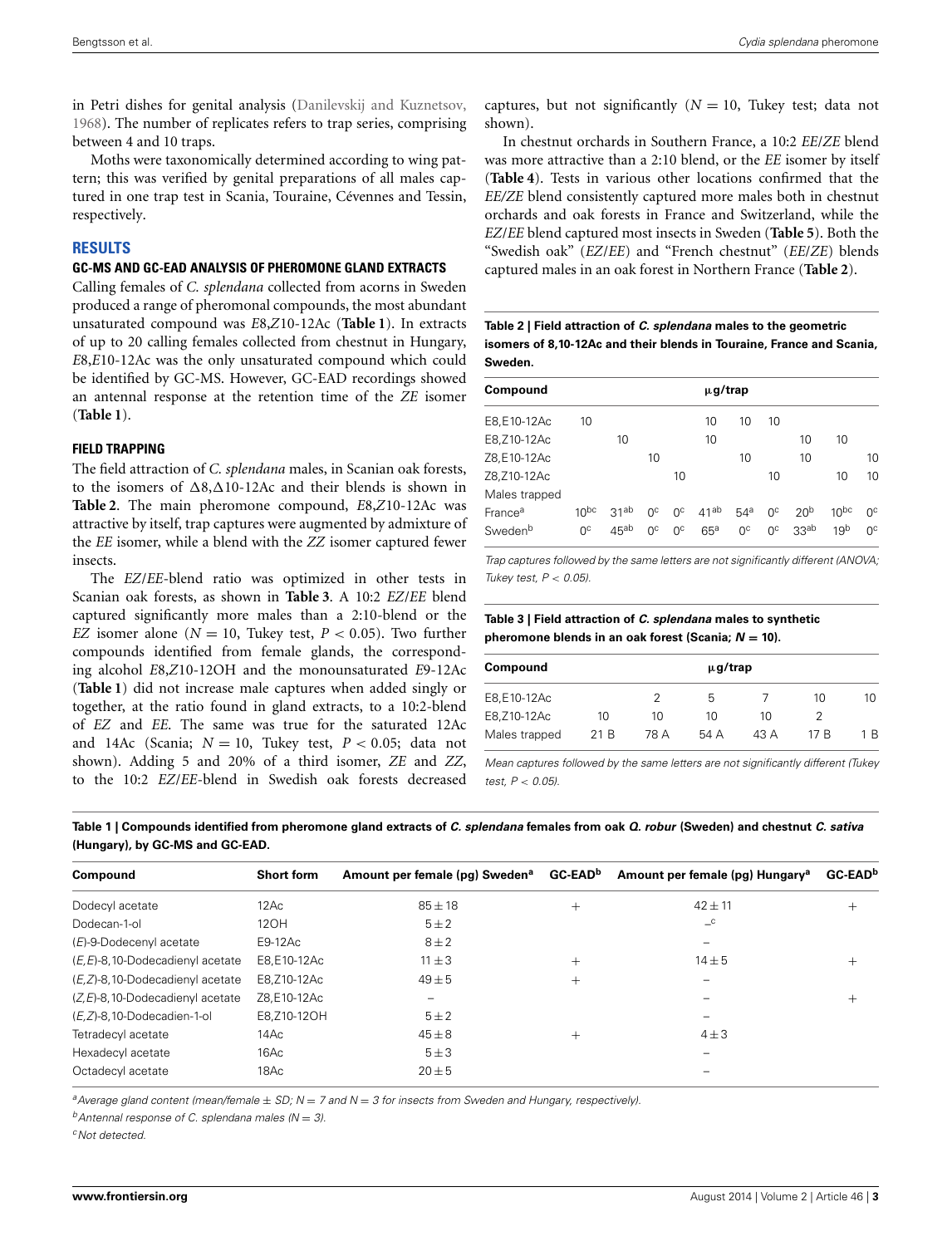<span id="page-3-0"></span>**Table 4 | Field attraction of** *C. splendana* **males to synthetic pheromone blends in a chestnut orchard (Cévennes;** *N* **= 10).**

| Compound      |      |       | $\mu$ g/trap |        |      |     |
|---------------|------|-------|--------------|--------|------|-----|
| E8, E10-12Ac  | 10   | 10    | 10           | 10     | 2    |     |
| Z8.E10-12Ac   |      | 0.5   |              | 10     | 10   | 10  |
| Males trapped | 71 B | 90 AB | 157 A        | 120 AB | 20 C | 0 C |

*Mean captures followed by the same letters are not significantly different (Tukey test, P* < *0.05).*

<span id="page-3-1"></span>**Table 5 | Field attraction of** *C. splendana* **males to synthetic pheromone blends in Southern France, Switzerland, and Sweden.**

| Compound                           | N  | $\mu$ g/trap |        |       |                  |  |
|------------------------------------|----|--------------|--------|-------|------------------|--|
| E8, E10-12Ac                       |    | 10           | 10     |       | 2                |  |
| E8, Z10-12Ac                       |    |              |        | 10    | 10               |  |
| Z8, E10-12Ac                       |    |              | 2      |       |                  |  |
| Males trapped                      |    |              |        |       |                  |  |
| France, Castanea <sup>a</sup>      | 10 | 40.2 B       | 84.2 A | 1 C   | 0.9C             |  |
| France, Castanea <sup>b</sup>      | 25 | 6.5B         | 22A    |       | 0.1 <sub>C</sub> |  |
| France, Quercus <sup>c</sup>       | 20 | 2.3A         | 2.8A   |       | 0B               |  |
| Switzerland, Castanea <sup>d</sup> | 10 | 8.7 B        | 65.2 A |       | 1.1 B            |  |
| Switzerland, Quercus <sup>e</sup>  | 10 | 2 B          | 26.8 A |       | 11 B             |  |
| Sweden, Quercus <sup>f</sup>       | 10 | 0 C          | 0C     | 3 7 B | 11.9A            |  |

*Mean captures followed by the same letters are not significantly different (Tukey test, P* < *0.05).*

*aChestnut orchard (Castanea sativa), Cévennes (France), bChestnut orchard, Ardèche, Cévennes, Languedoc (France), cOak forests (Quercus spp.), Ardèche, Cévennes, Languedoc (France), dChestnut orchard, Tessin (Switzerland), eOak forest, Tessin (Switzerland), <sup>f</sup> Oak forest, Scania (Sweden).*

The corresponding aldehyde E8,E10-12Al did not attract moths in Scania, Sweden and Cévennes, France (*N* = 10). Beech tortrix *C. fagiglandana* was attracted in most locations to some of the lures shown in **[Table 5](#page-3-1)**; most males were trapped with *EE* alone (157) and the 10:2-blend of *EE*/*ZE* (102), but none were captured with a 2:10 EE/EZ blend ( $N = 22$ , Tukey test,  $P < 0.05$ ).

Lures baited with 10µg of the 10:2 *EE*/*ZE* blend were sufficient to attract moths throughout the season in chestnut orchards. Traps placed 4–5 m high in trees captured more moths than traps placed at 2 m, for example during the seasonal flight at Pilismarot, Hungary (63 and 27 moths, respectively;  $N = 10$ , Tukey test, *P* < 0.05). Increasing the amount of pheromone from 10:2 to 100:20µg *EE*/*ZE* consistently led to a slight decrease in trap capture, which was, however, not significant  $(N = 10)$ , Tukey test, *P* < 0.05; data not shown). The *EE*/*ZE* blend lures captured significant numbers of chestnut tortrix moths also in various other locations in Italy, Portugal, and Spain.

# **DISCUSSION**

## **SEX PHEROMONE RACES OF** *C. SPLENDANA* **AND THEIR PLANT HOSTS**

Pheromone gland analysis by GC-MS and GC-EAD followed by field trapping with synthetic pheromone suggests the occurrence of two sex pheromone races in *C. splendana*. The pheromone of acorn moth females from Sweden, where *Quercus robur* is the

only host plant, is a blend of *E,Z*- and *E*8,*E*10-12Ac (*EZ*/*EE*). In Southern France, Hungary and Switzerland, where *C. splendana* feeds on both chestnut *Castanea sativa* and several species of oak, males respond instead to a blend of *E,E*- and *Z*8,*E*10-12Ac (*EE*/*ZE*), corroborating a previous identification of the main compound *E*8,*E*10-12Ac [\(Frérot et al.](#page-5-21), [1995\)](#page-5-21).

These two pheromone races may be reproductively isolated, since Swedish acorn moths were not at all attracted to the *EE*/*ZE* pheromone blend, which attracted moths from chestnut in Central and Southern Europe. Weak attraction to the "oak blend" in Southern France and Switzerland may be due to limited cross-attraction, or it may instead be due to an overlap in the geographical distribution of the two pheromone races. Captures with both *EZ*/*EE* and *EE*/*ZE* blend in an oak forest in Northern France indicate overlapping distribution of both races, at least in Northern France.

The *EZ*/*EE* pheromone race of *C. splendana* may be associated with oak only, while the *EE*/*ZE* race is found on oak and chestnut. A closely related North American species, filbertworm *Cydia latiferreana*, using the *EZ*/*EE* pheromone blend, is found on acorns, walnuts, and hazelnuts [\(Davis et al., 1984](#page-5-22); [Chambers et al.](#page-5-23), [2011\)](#page-5-23). Pheromone races of the *Artemisia* tortrix *Epiblema foenella* are all associated with the same host plant, mugwort *Artemisia vulgaris*. Males were best attracted to a  $E$ *El*/*ZZ*-blend of  $\Delta$ 8, $\Delta$ 10-12Ac in Sweden, a *EZ*/*ZZ*-blend in Hungary and to the *ZE* isomer alone in France [\(Witzgall et al., 1996](#page-5-4)).

## **SEX PHEROMONES AND CHEMOSENSORY REPRODUCTIVE ISOLATION**

In several insect herbivores, mate recognition has been shown to involve two types of chemosensory cues—pheromones and host plant volatiles. Changes in either host or mate recognition may accordingly lead to premating isolation during chemosensory speciation [\(Smadja and Butlin](#page-5-24), [2009](#page-5-24)). Populations of *C. splendana* using two entirely different pheromone blends are likely reproductively isolated. This illustrates how diverging mate recognition systems, which are under sexual selection, can contribute to premating isolation and speciation processes [\(Ritchie](#page-5-25), [2007](#page-5-25); [M'Gonigle et al.](#page-5-26), [2012;](#page-5-26) [Safran et al., 2013\)](#page-5-27).

Premating isolation as a result of diverging pheromones is, however, not necessarily the result of selection for avoidance of cross-attraction and interbreeding. Lepidopteran pheromone races may instead be viewed as by-products of mutational changes in female pheromone biosynthesis in geographical or host plant populations; the ensueing adaptation of the male olfactory response maintains efficient mate communication. The species recognition concept postulates signal-response co-adaption as a result of fine-tuning of efficient mate recognition, rather than selectio[n for reproductive isolation](#page-5-28) [\(Paterson](#page-5-8)[,](#page-5-28) [1985](#page-5-8)[;](#page-5-28) Lambert and Spencer, [1995\)](#page-5-28).

Pheromone antagonists, on the other hand, are compounds producing a heterospecific behavioral response, between different pheromone races or species. The existence of pheromone antagonists could accordingly stem from selection for reproductive isolation and would thus contradict the species recognition concept [\(Linn and Roelofs](#page-5-9), [1995;](#page-5-9) [White et al.](#page-5-29), [1995\)](#page-5-29). As long as we ignore the olfactory circuitry underlying the reciprocal synergistic/antagonistic effect of these 8,10-12Ac isomers, we cannot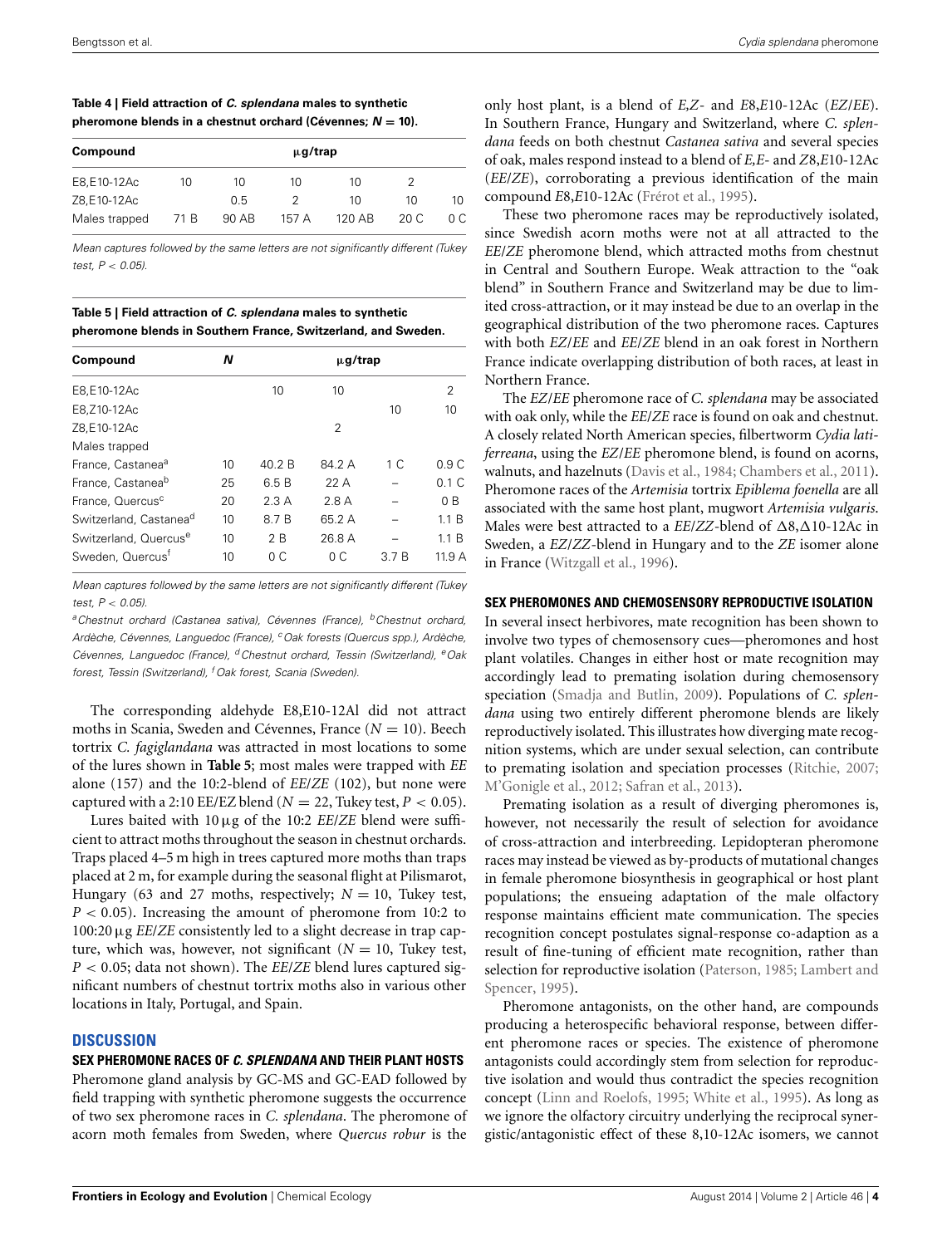exclude, however, that antagonistic effects result instead from constraints imposed by the architecture of the olfactory apparatus. Switching on new synergists in the olfactory circuit of tortricid moths may turn the other isomers to inhibitors. For example, in the species using  $\Delta 8, \Delta 10$ -12Ac pheromones, synergism has been found only for any combination of 2 isomers, but not for blends of 3 isomers [\(Witzgall et al.](#page-5-5), [2010\)](#page-5-5). This emphasizes the need for neuroethological data if we aim to decipher the role of pheromone communication in the phylogenetic diversification of these insects.

#### **INTERACTION OF PHEROMONES AND PLANT VOLATILES**

Plant volatile compounds play a key role in host choice and the colo[nization](#page-4-10) [of](#page-4-10) [new](#page-4-10) [host](#page-4-10) [plants](#page-4-10) [in](#page-4-10) [insect](#page-4-10) [herbivores](#page-4-10) [\(](#page-4-10)Bengtsson et al., [2006;](#page-4-10) [Bruce and Pickett, 2011](#page-4-11); [Cha et al., 2012\)](#page-4-12) and host plant shift[s](#page-5-30) [have](#page-5-30) [been](#page-5-30) [associated](#page-5-30) [with](#page-5-30) [speciation](#page-5-30) [events](#page-5-30) [\(](#page-5-30)Dres and [Mallet,](#page-5-27) [2002](#page-5-30)[;](#page-5-27) [Servedio et al., 2011](#page-5-31)[;](#page-5-27) [Soto et al., 2012](#page-5-32)[;](#page-5-27) Safran et al., [2013](#page-5-27)). Pheromone races in moths are sometimes associated with different host plants, for example in the European corn borer *Ostrinia nubilalis*[\(Leppik and Frerot](#page-5-16), [2012;](#page-5-16) [Unbehend et al.,](#page-5-17) [2014](#page-5-17)). In comparison, pheromone races in *C. splendana* demonstrate that separate pheromone communication channels alone can account for premating isolation, despite overlapping host use and geographical distribution.

Nonetheless, host odor likely plays a role in *C. splendana* matefinding, which has been recorded from *Quercus* and *Castanea* only [\(Bovey, 1966](#page-4-4); [Bradley et al., 1979](#page-4-5); [Den Otter et al.](#page-5-33), [1996\)](#page-5-33). In codling moth *C. pomonella*, apple and pear odor strongly synergizes [male](#page-5-12) [attraction](#page-5-12) [to](#page-5-12) [sex](#page-5-12) [pheromone](#page-5-12) [\(Yang et al.](#page-5-34)[,](#page-5-12) [2004;](#page-5-34) Trona et al., [2010](#page-5-12), [2013\)](#page-5-13). Codling moth females, which are approximately the same size as *C. splendana*, produce ca. 100 times more of the main pheromone compound than *C. splendana* females (**[Table 1](#page-2-0)**; [Bäckman et al., 1997](#page-4-7)) and codling moth is the only tortricid known to use *E*8,*E*10-12OH as the main pheromone compound. In comparison, several other tortricids, feeding on different plant hosts, use the same isomers of  $\Delta 8, \Delta 10$ -12Ac as *C. splendana* [\(Witzgall et al., 1996,](#page-5-4) [2010\)](#page-5-5). This leads us to believe that production of small amounts of pheromone, in combination with host plant volatiles, contributes to specific premating communication in *C. splendana*, since it will reduce cross-attraction of other species using the same or similar pheromone blends.

A recent study on cotton leafworm males *Spodoptera littoralis* corroborates the close interaction of social and habitat olfactory cues. Male attraction to both larval host plant volatiles, signaling mating sites, and to female-produced sex pheromone is concurrently downregulated shortly after mating, while mated males are still attracted to floral cues for foraging (Kromann et al., submitted). Moreover, in *C. pomonella*, an olfactory receptor belonging to the clade of pheromone receptors has been shown to respond to a bisexual plant volatile attractant, pear ester, indicating a close phylogenetic relationship between the olfactory receptor genes tuned to sex pheromones and plant compounds [\(Bengtsson et al.,](#page-4-13) [2014](#page-4-13)).

This study [\(Bengtsson et al., 2014](#page-4-13)) employed a new technique, the functional characterization of individual olfactory receptors, following heterologous expression in *Drosophila* empty neurons [\(Dobritsa et al., 2003](#page-5-35); [Hallem et al.](#page-5-36), [2004\)](#page-5-36). This technique

will enable a complete identification of behaviorally relevant odorants, sex pheromone components and plant volatile attractants, in *C. splendana* and other insects. Given the difficulties associated with the chemical and behavioral analysis of the very large number of volatiles released by plants and of sex pheromones produced in very small amounts, functional characterization of olfactory receptors is expected to greatly contribute to our understanding of the roles of semiochemicals in specific mate recognition and reproductive isolation.

## **ACKNOWLEDGMENTS**

This work was funded the Foundation for Strategic Environmental Research (MISTRA). Marie Bengtsson and Peter Witzgall are supported by the Linnaeus environment "Insect Chemical Ecology, Ethology, and Evolution" IC-E3 (Formas, SLU). We are indebted to Drs. Erzsebet Voigt (Budapest) and Jean-Pierre Chambon (Versailles) for help with field trapping experiments.

#### **REFERENCES**

- <span id="page-4-9"></span>Arn, H., Rauscher, S., and Schmid, A. (1979). Sex attractant formulations and traps for the grape moth *Eupoecilia ambiguella* Hb. *Mitt. Schweiz. Entomol. Ges.* 52, 49–55.
- <span id="page-4-8"></span>Arn, H., Städler, E., and Rauscher, S. (1975). The electroantennographic detector - a selective and sensitive tool in the gas chromatographic analysis of insect pheromones. *Z. Naturforsch.* 30c, 722–725.
- <span id="page-4-1"></span>Arn, H., Tóth, M., and Priesner, E. (1986). *List of Sex Pheromones of Lepidoptera and Related Attractants*. Paris: OILB-SROP.
- <span id="page-4-6"></span>Avtzis, D. N., Perlerou, C., and Diamandis, S. (2013). Geographic distribution of chestnut feeding insects in Greece. *J. Pest Sci.* 86, 185–191. doi: 10.1007/s10340- 012-0451-0
- <span id="page-4-7"></span>Bäckman, A.-C., Bengtsson, M., and Witzgall, P. (1997). Pheromone release by individual females of codling moth, *Cydia pomonella* L. (Lepidoptera: Tortricidae). *J. Chem. Ecol.* 23, 807–815.
- <span id="page-4-2"></span>Baker, T. C. (2002). Mechanism for saltational shifts in pheromone communication systems. *Proc. Natl. Acad. Sci. U.S.A.* 99, 13368–13370. doi: 10.1073/pnas.222539799
- <span id="page-4-13"></span>Bengtsson, J. M., Gonzalez, F., Cattaneo, A. M., Montagné, N., Walker, W. B., Bengtsson, M., et al. (2014). A predicted sex pheromone receptor of codling moth *Cydia pomonella* detects the plant volatile pear ester. *Front. Ecol. Evol.* 2:33. doi: 10.3389/fevo.2014.00033
- <span id="page-4-10"></span>Bengtsson, M., Jaastad, G., Knudsen, G., Kobro., S., Bäckman, A. C., Pettersson, E., et al. (2006). Plant volatiles mediate attraction to host and non-host plant in apple fruit moth, *Argyresthia conjugella*. *Entomol. Exp. Appl.* 118, 77–85. doi: 10.1111/j.1570-7458.2006.00359.x
- <span id="page-4-4"></span>Bovey, P. (1966). "Super–famille des Tortricoidea," in *Entomologie Appliquée à L'agriculture*, Vol. II, ed A. S. Balachowsky (Paris: Masson), 456–893.
- <span id="page-4-5"></span>Bradley, J. D., Tremewan, W. G., and Smith, A. (1979). *British tortricoid moths. Tortricidae: Olethreutinae*. London: The Ray Society.
- <span id="page-4-11"></span>Bruce, T. J. A., and Pickett, J. A. (2011). Perception of plant volatile blends by herbivorous insects–finding the right mix. *Phytochemistry* 72, 1605–1611. doi: 10.1016/j.phytochem.2011.04.011
- <span id="page-4-0"></span>Butenandt, A., Beckmann, R., Stamm, D., and Hecker, E. (1959). Über den Sexual-Lockstoff des Seidensspinners *Bombyx mori*. Reindarstellung und Konstitution. *Z. Naturforsch. B.* 14, 283–284.
- <span id="page-4-12"></span>Cha, D. H., Yee, W. L., Goughnour, R. B., Sim, S. B., Powell, T. H. Q., Feder, J. L., et al. (2012). Identification of host fruit volatiles from domestic apple (*Malus domestica*), native black hawthorn (*Crataegus douglasii*) and introduced ornamental hawthorn (*C. monogyna*) attractive to *Rhagoletis pomonella* flies from the Western United States. *J. Chem. Ecol.* 38, 319–329. doi: 10.1007/s10886-012- 0087-9
- <span id="page-4-3"></span>Chaffiol, A., Dupuy, F., Barrozo, R. B., Kropf, J., Renou, M., Rospars, J. P., et al. (2014). Pheromone modulates plant odor responses in the antennal lobe of a moth. *Chem. Senses* 39, 451–463. doi: 10.1093/chemse/ bju017